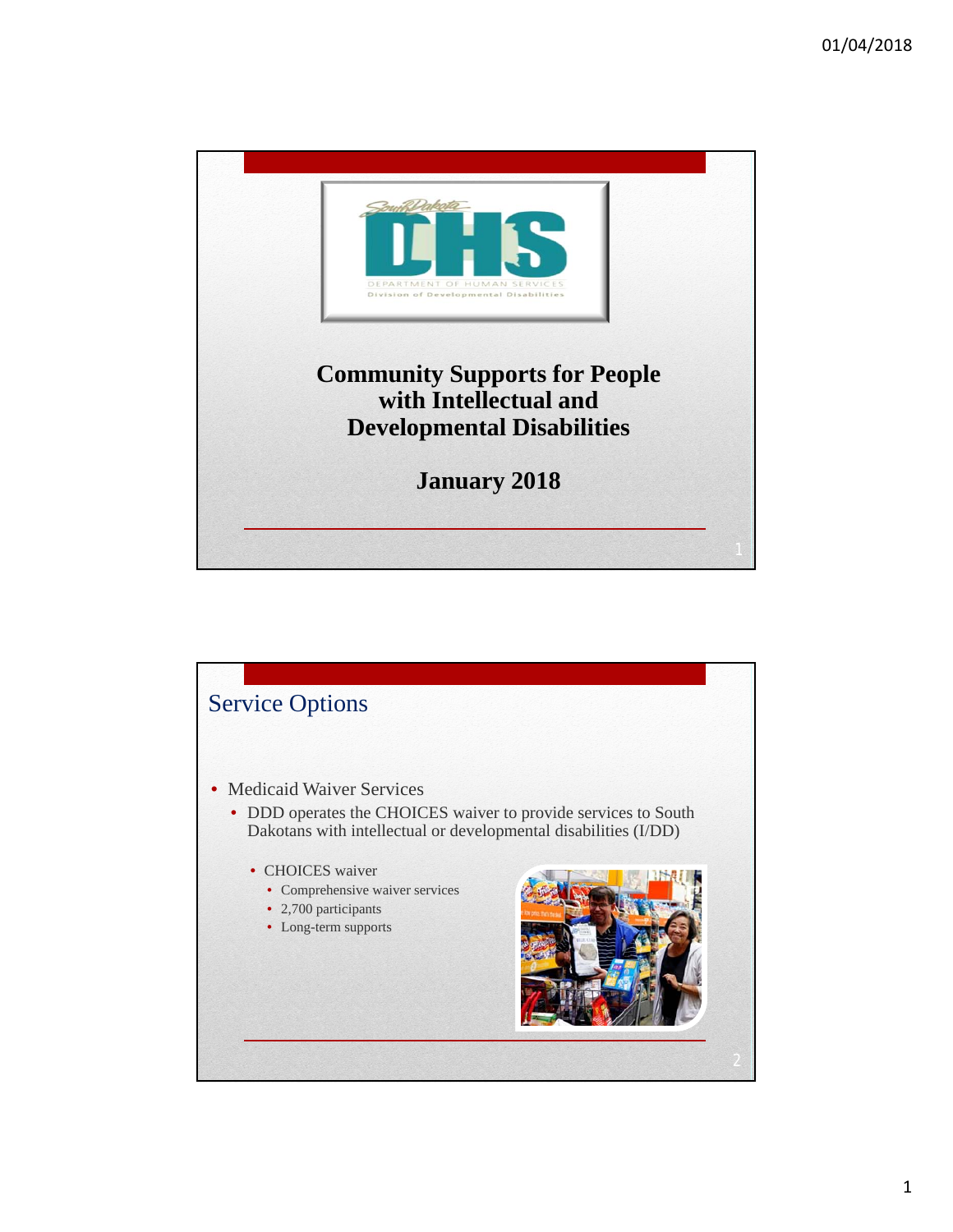# CHOICES Waiver

- The CHOICES waiver began in 1981 introducing community support services as an alternative to institutional services
- The waiver allows people to choose community based services
- CHOICES services support a person's independence to live, work and actively participate in the community





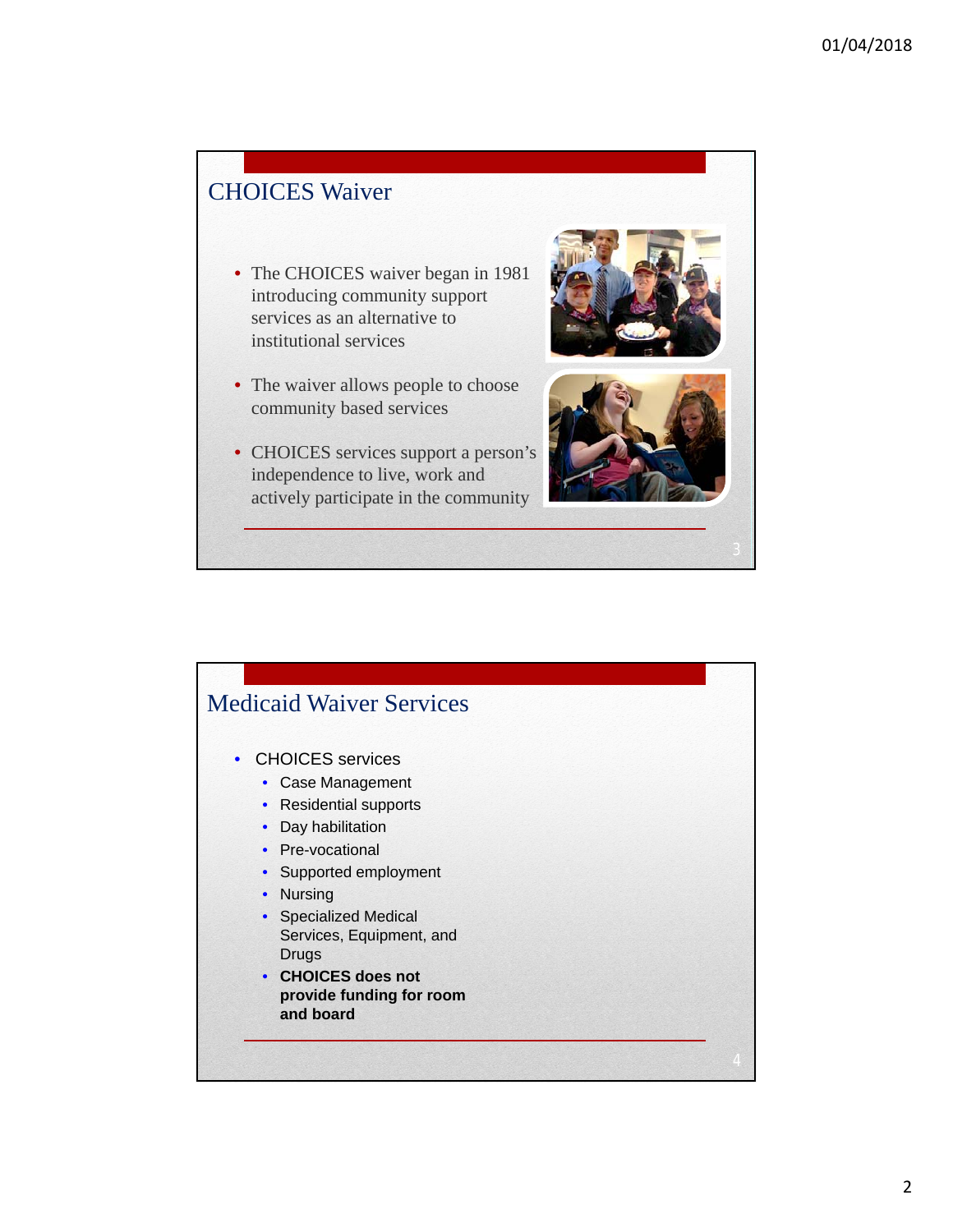

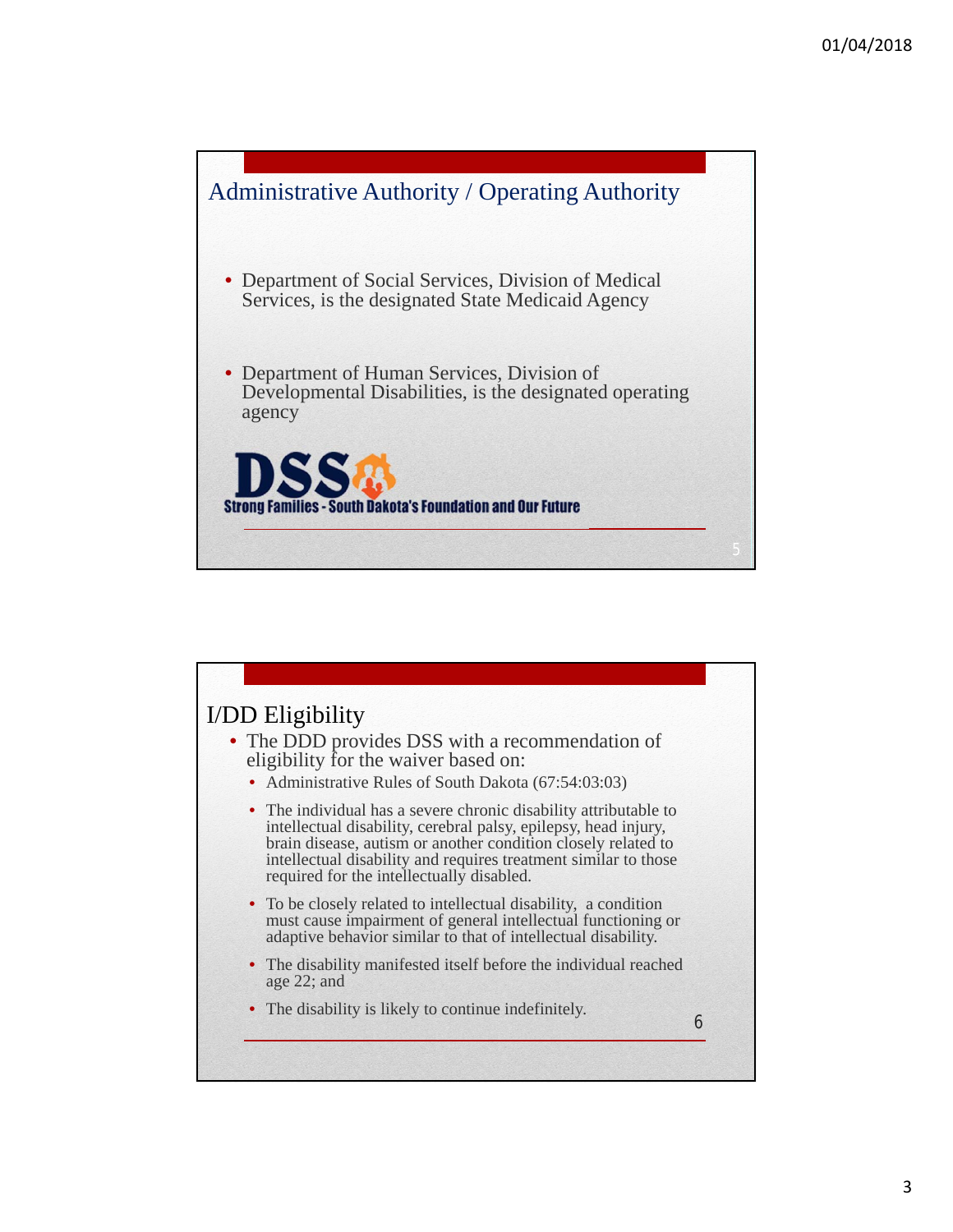

| <b>Community Support Providers</b>                                           |                                                                      |                                                                       |
|------------------------------------------------------------------------------|----------------------------------------------------------------------|-----------------------------------------------------------------------|
| <b>Ability Building</b><br><b>Services, Yankton</b>                          | <b>Dakota Milestones,</b><br><b>Chamberlain</b>                      | <b>20 Community</b><br><b>Support Providers</b>                       |
| <b>ASPIRE,</b><br>Aberdeen                                                   | <b>Every Citizen Counts</b><br>Organization,<br><b>Madison</b>       | <b>Resources for Human</b><br><b>Development</b>                      |
| <b>ADVANCE,</b><br><b>Brookings</b>                                          | <b>Center for</b><br><b>Independence, Huron</b>                      | OAHE, Inc.,<br><b>Pierre</b>                                          |
| <b>Black Hills Special</b><br><b>Services Cooperative,</b><br><b>Sturgis</b> | LifeQuest,<br><b>Mitchell</b>                                        | <b>South Dakota Achieve,</b><br><b>Sioux Falls</b>                    |
| <b>Black Hills Works,</b><br><b>Rapid City</b>                               | <b>LIVE</b> Center,<br>Lemmon                                        | <b>Southeastern</b><br>Directions for Life,<br><b>Sioux Falls</b>     |
| <b>Community</b><br>Connections, Inc.,<br><b>Winner</b>                      | <b>New Horizons,</b><br><b>Watertown</b>                             | <b>Southeast SD</b><br><b>Activities Center,</b><br><b>Vermillion</b> |
| DakotAbilities,<br><b>Sioux Falls</b>                                        | <b>Northern Hills</b><br><b>Training Center,</b><br><b>Spearfish</b> | <b>Volunteers of America,</b><br><b>Sioux Falls</b>                   |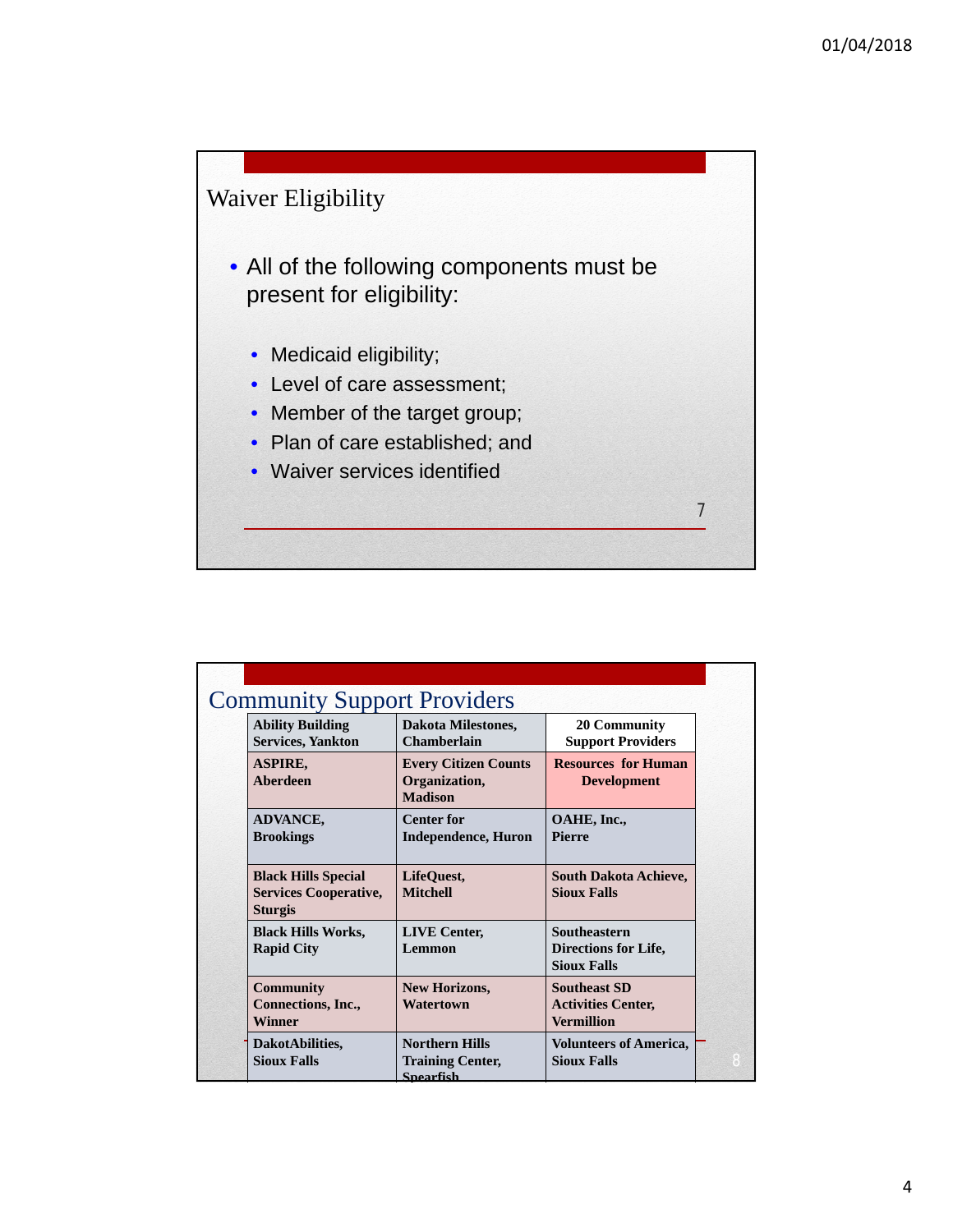

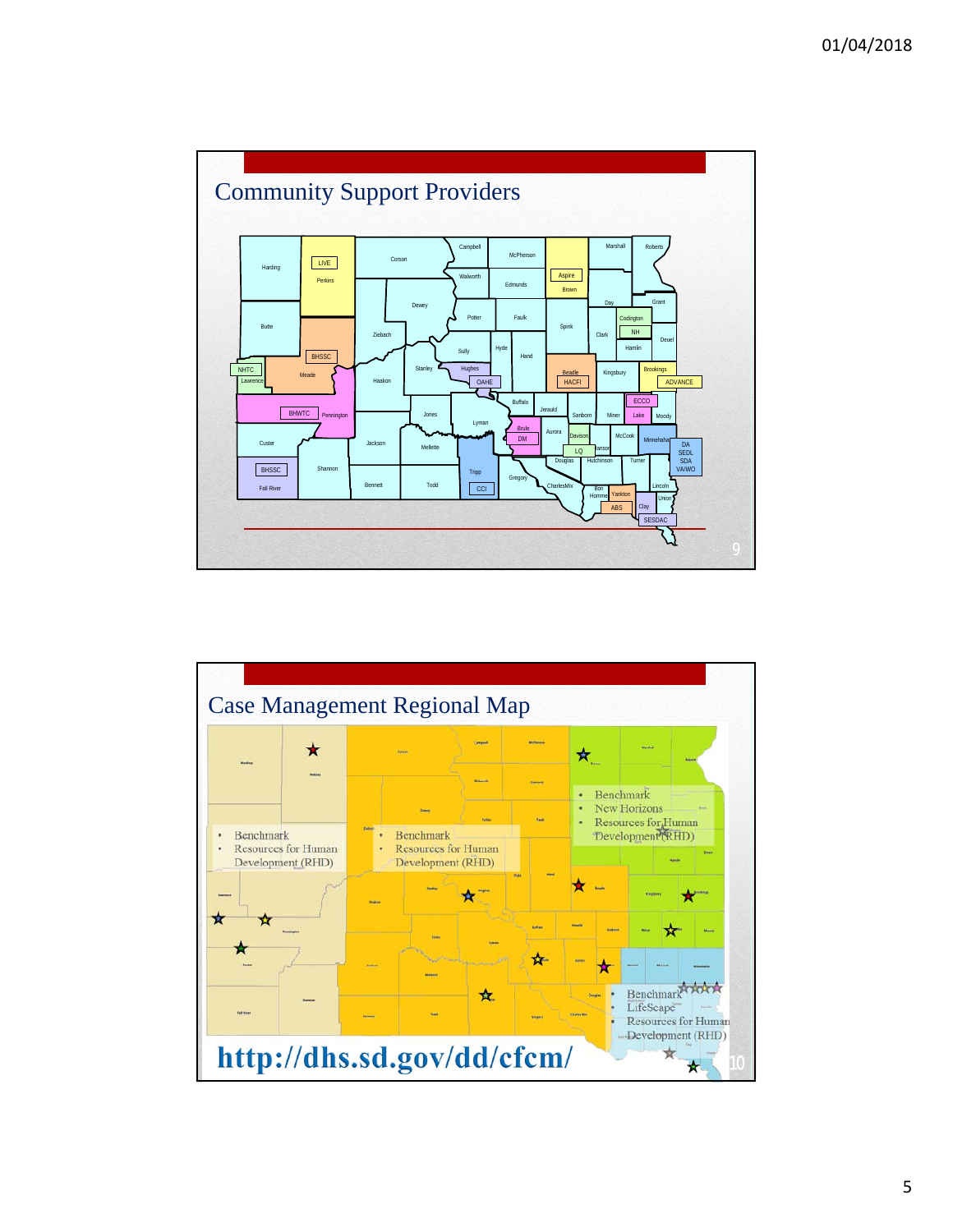

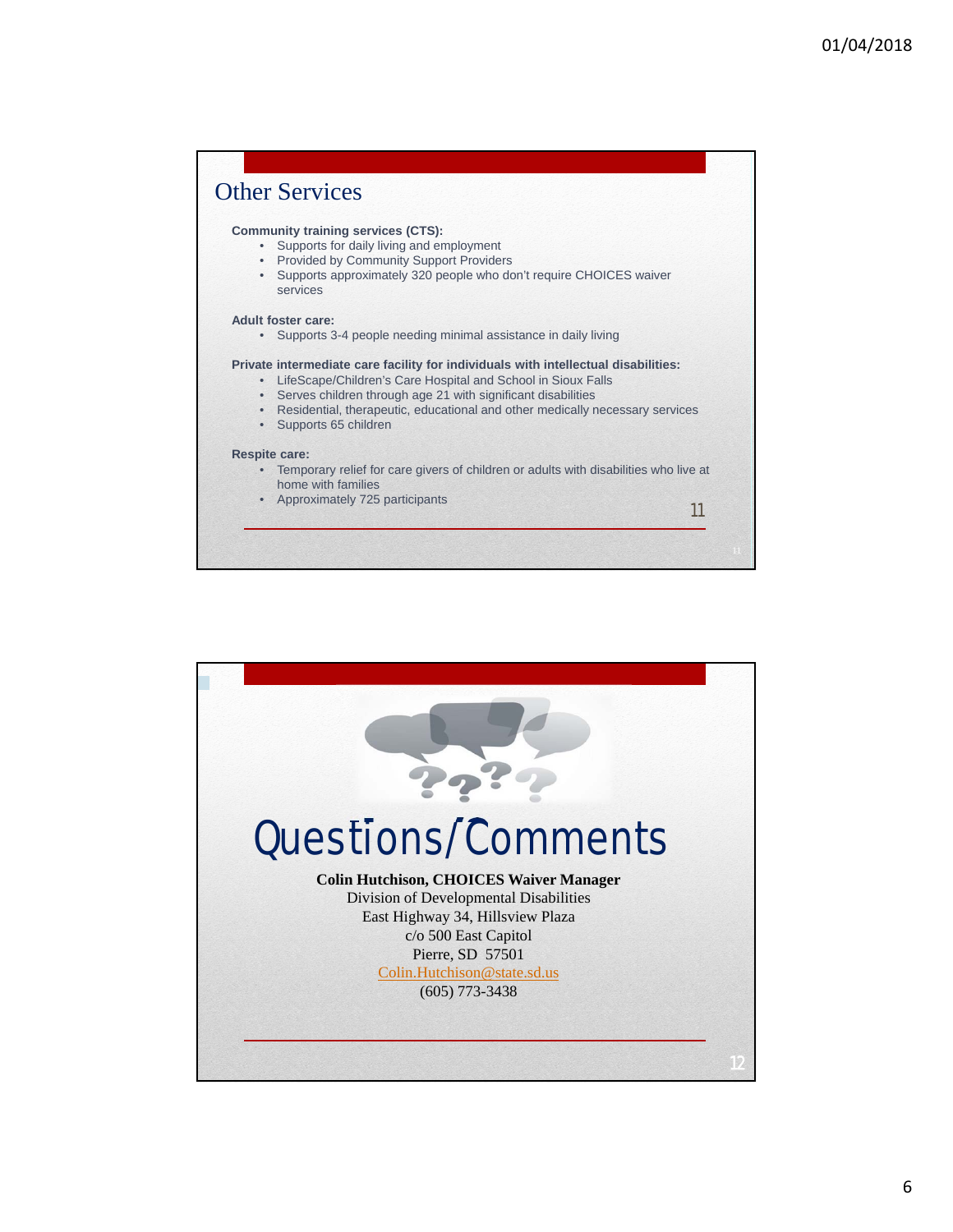

# **DIVISION OF DEVELOPMENTAL DISABILITIES**

Hillsview Plaza, 3800 East Highway 34 c/o 500 East Capitol Avenue Pierre, South Dakota 57501-5070 Phone: (605) 773-3438 ǀ TTY: (605) 773-6412 FAX: (605) 773-7562 Website[: dhs.sd.gov](http://dhs.sd.gov/)

# **2018 CHOICES Waiver Renewal**

The Centers for Medicare and Medicaid Services (CMS) require that all Medicaid Home and Community Based waivers be renewed every five years. The current CHOICES waiver expires on May 31, 2018. Significant changes to the waiver are required to go through a public input process. The public input period for the CHOICES waiver renewal will run from January 08, 2018 to February 07, 2018. Comments may be submitted via phone, mail or email to Colin Hutchison at the address and phone number listed above. Comments may also be submitted via email t[o Colin.Hutchison@state.sd.us.](mailto:Colin.Hutchison@state.sd.us)

Below is an outline of planned revisions to each appendix within the CHOICES waiver. The completed waiver renewal will be submitted to CMS on March 01, 2018, with a planned implementation date of June 01, 2018.

# **Appendix A**

In 2017 the DDD re-defined the role of key positions within the division to further enhance existing quality assurance processes. The DDD created the Office of Waiver Management (OWM) and added a Quality Assurance Manager position. The OWM consists of a Waiver Administrator and two Qualified Intellectual Disabilty Professionals (QIDP). The OWM will provide oversight for all participant level of cares, waiver amendments, renewals, and other waiver related functions as needed. The Quality Assurance Manager will work within the SMART system, the Critical Incident Report system, and other existing quality assurance systems to analyze data, identify trends, and generate reports to assist Program Specialists in identifying opportunities for technical assistance to their assigned providers. This change will require multiple language changes to account for the Office of Waiver Management and the Quality Assurance Manager position.

The Department of Social Services and Department of Human Services updated the Memorandum of Understanding (MOU) between the two departments to more accurately reflect roles and responsibilities of the two departments.

# **Appendix B**

Appendix B will be updated to reflect changes in the Inventory for Client and Agency Planning (ICAP) process. The ICAP serves as an initial eligibility document for entrance to the waiver. Currently the ICAP

#### **Non-Discrimination**

The Department of Human Services does not exclude, deny benefits to, or otherwise discriminate against any person on the basis of actual or perceived race, color, religion, national origin, sex, age, gender identity, sexual orientation or disability in admission or access to, or treatment or employment in its programs, activities, or services. For more information about this policy or to file a Discrimination Complaint you may contact: Discrimination Coordinator, Legal Services, 3800 E. Hwy 34, c/o 500 E Capitol Ave., Pierre SD 57501. Phone: 605.773.5990. Email[: dhsinfo@state.sd.us.](mailto:dhsinfo@state.sd.us)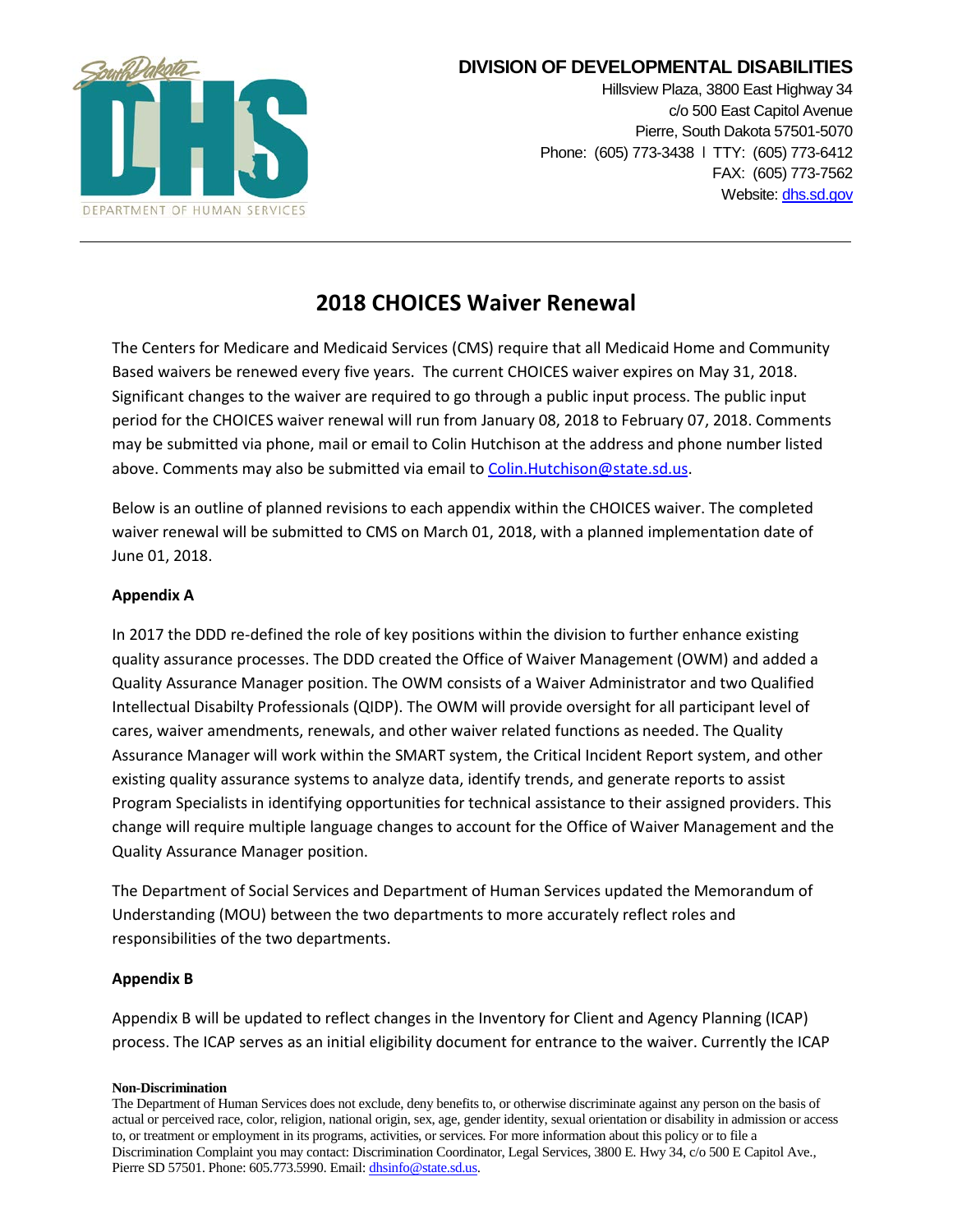is required to be reassessed on an annual basis. Moving forward the ICAP will be reassessed every three years or on an as-needed basis.

Appendix B will also be updated to reflect more accurate "unduplicated" participant projections from June 01, 2018 to May 31, 2022.

The performance measure outlining Level of Care determinations that were made correctly will be removed as it is already addressed within Appendix A performance measures.

# **Appendix C**

Appendix C houses waiver service definitions and will require the following revisions:

Case Management: The Case management definition will be revised to include Transition Case Management. Transition Case Management allows a case manager to bill for the provision of case management services prior to the participant's entrance into the CHOICES waiver. This process assists with transitioning identified participants from institutional settings into home and community based settings.

Prevocational Services – This service provides participants with workforce training in order to prepare them for integrated competitive employment in the community. Prevocational services will be renamed to Career Exploration. Per Federal mandates this service will be time limited. A participant may receive 18 months of Career Exploration services. The participant's team may request two additional 3 month extensions.

Residential Habilitation – This service provides residential assistance to participants. Shared Living will be added to the Residential habilitation service definition. Shared Living affords participants the option to choose to live and receive day services within a family home.

Supported Employment – Supported Employment services provide on the job supports to participants working in an integrated community setting. Group Supported Employment will be added to the Supported Employment definition. Group Supported Employment refers to groups of participants (2-8) that work together in an integrated community setting with support from a staff member.

# **Appendix D**

Appendix D will also be updated to reflect changes in the Inventory for Client and Agency Planning (ICAP) process. The ICAP serves as an initial eligibility document for entrance to the waiver. Currently the ICAP is required to be reassessed on an annual basis. Moving forward the ICAP will be reassessed every three years or on an as-needed basis.

Additional changes to Appendix D include language changes to account for the addition of the Office of Waiver Management and the new Quality Assurance Manager position.

#### **Appendix F**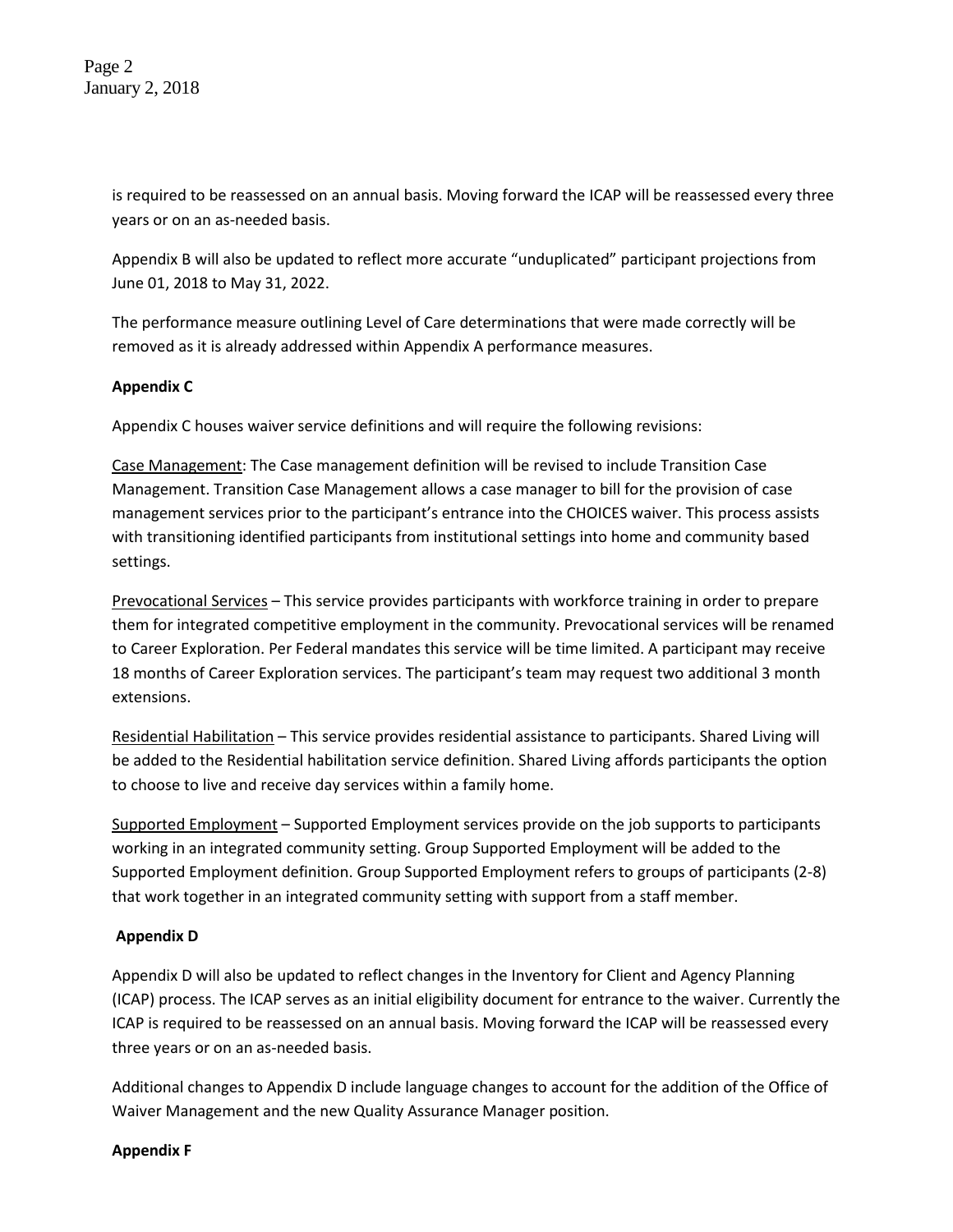Page 3 January 2, 2018

> Appendix F will be revised to reflect a change in the Fair Hearings process and language revisions to reflect references to Adult Services and Aging, which is now known as Long Term Services and Supports.

### **Appendix G**

Appendix G outlines how the Division of Developmental Disabilities addresses participant safety and welfare. This appendix will be updated to reflect language changes regarding the addition of the Office of Waiver Management and the new Quality Assurance Manager position. Additionally the appendix will be updated to reflect the Quality Assurance Manager's role in analyzing Critical Incident Report data.

#### **Appendix H**

Appendix H addresses the waiver's Quality Improvement strategy. This appendix will be updated to redefine the role of core stakeholders groups and their relationship to the DD Advisory Group.

#### **Appendix I**

Appendix I is the waiver's financial accountability section. This appendix will be updated to more accurately reflect how the rate structure applies to service cost projections in Appendix J.

#### **Appendix J**

Appendix J illustrates cost projections for the life of the waiver (5 years). This appendix will be readjusted to more accurately project service costs, participant numbers, and average annual usage of services.